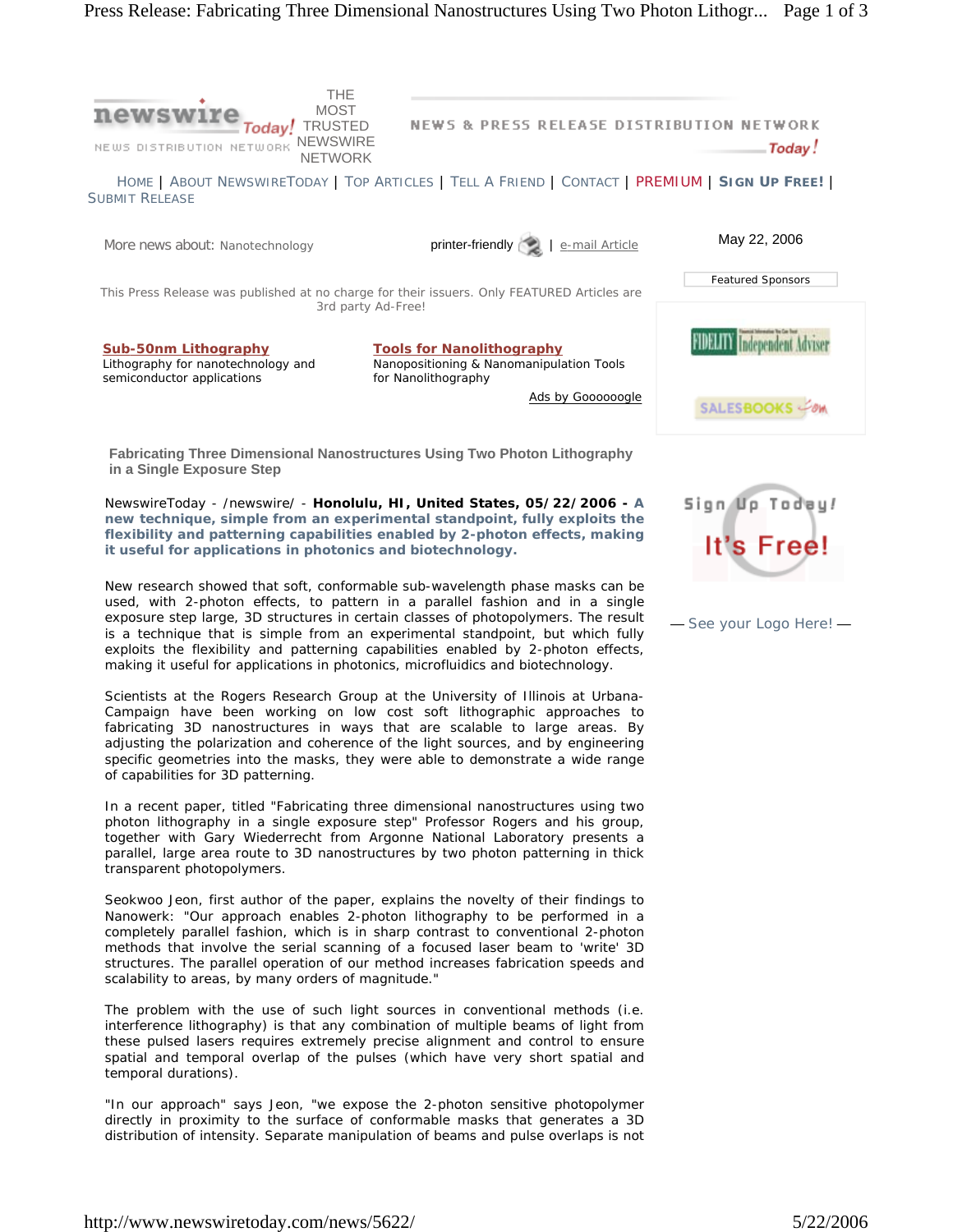required. In this way, we bypass the difficulties associated with using 2-photon lithography in the conventional manner."

"However, even though we build 3D structures in parallel fashion, the required peak pulse energy is still very high" says Jeon.

To make 3D structures in large area with higher speed, the design of more sensitive 2-photon photopolymer is a key challenge to be overcome. Higher sensitivity would also allow to use a longer pulse, so that the depth of 3D structures can be increased in proportion to that.

"The modeling is doable and we have the capabilities, but it is not trivial" says Jeon. "We do full vector modeling of the optics to determine, for a given mask, the distribution of intensity near its surface and, therefore, the geometry of the 3D structures that we can produce. We are currently working on a more powerful modeling tool that would allow us to solve the inverse problem, i.e. to determine how one can generate a phase mask to produce a desired 3D structure. With this type of tool we will be able to more fully exploit the power of this patterning approach."

By Michael Berger, Copyright 2006 Nanowerk LLC. All rights reserved.

## **Agency** / **Source:** *Nanowerk, LLC*

**Availability:** All Regions (Including Int'l) **Distribution:** [+] Press Release & Newswire Distribution Network. via PRZOOM - Newswire Today (NewswireToday.com)

| # # # |  |
|-------|--|
|       |  |

| Non-featured company links are<br>shown on a random basis       | It is OK to republish and/or LINK any newswire<br>for any legitimate media purpose as long as you<br>name Newswire Today as the source. |  |
|-----------------------------------------------------------------|-----------------------------------------------------------------------------------------------------------------------------------------|--|
| For more information, please visit:<br>NANOWERK NEWS   NANOWERK | <b>D</b> Contact: Michael Berger<br>$+18087411739$ <b>editor[.]</b><br>nanowerk.com                                                     |  |

*Newswire Today - PRZOOM disclaims any content contained in this article. Issuers of articles are solely responsible for the accuracy of their content. Our complete disclaimer appears here.*



## **READ ALL ARTICLES FROM NANOWERK, LLC**

- Smart Magnetic Hydrogels for Drug Release
- Fabricating Three Dimensional Nanostructures Using Two Photon Lithography in a Single Exposure Step
- Lithographically Defined Self-assembled Nanoparticle Films
- **D** Towards Single-particle Laboratories with Core-shell Particles
- **Combining Gold Nanoparticles with Viruses for a Combined Thermal/Gene Cancer Therapy**
- A New Nanofabrication Method to Make Polymer Microlenses
- **E** Fungus as Bionanofactory for Synthesis of Silver Nanoparticles
- **D** The Interesting Transport Properties of SWNT Nanorings
- Thermolithography Nanomanufacturing Under Heat
- **Bonding of Carbon Nanotubes to Metal Electrodes through Ultrasonic Nanowelding**
- $\blacksquare$  Toxicology of Carbon Nanomaterials Status and Perspectives

Nanowerk Launches New Country Spotlight Series with an Overview about Nanotechnology

Ads by Goooooogle

## **NIL Technology**

Waferscale nanoimprint lithography Templates and imprinting service. www.nilt.com

## **Mfg software for MEMS**

WIP tracking, SPC & EQP Maint. Product Costing and Integration www.eyelit.com

**Photonics**

Find Exactly What You Need - Contact Suppliers & Search Catalogs www.globalspec.com

**Siskiyou Corporation** Mirror Mounts,

Lens Positioners, Adjustment Screws and More www.siskiyou.com